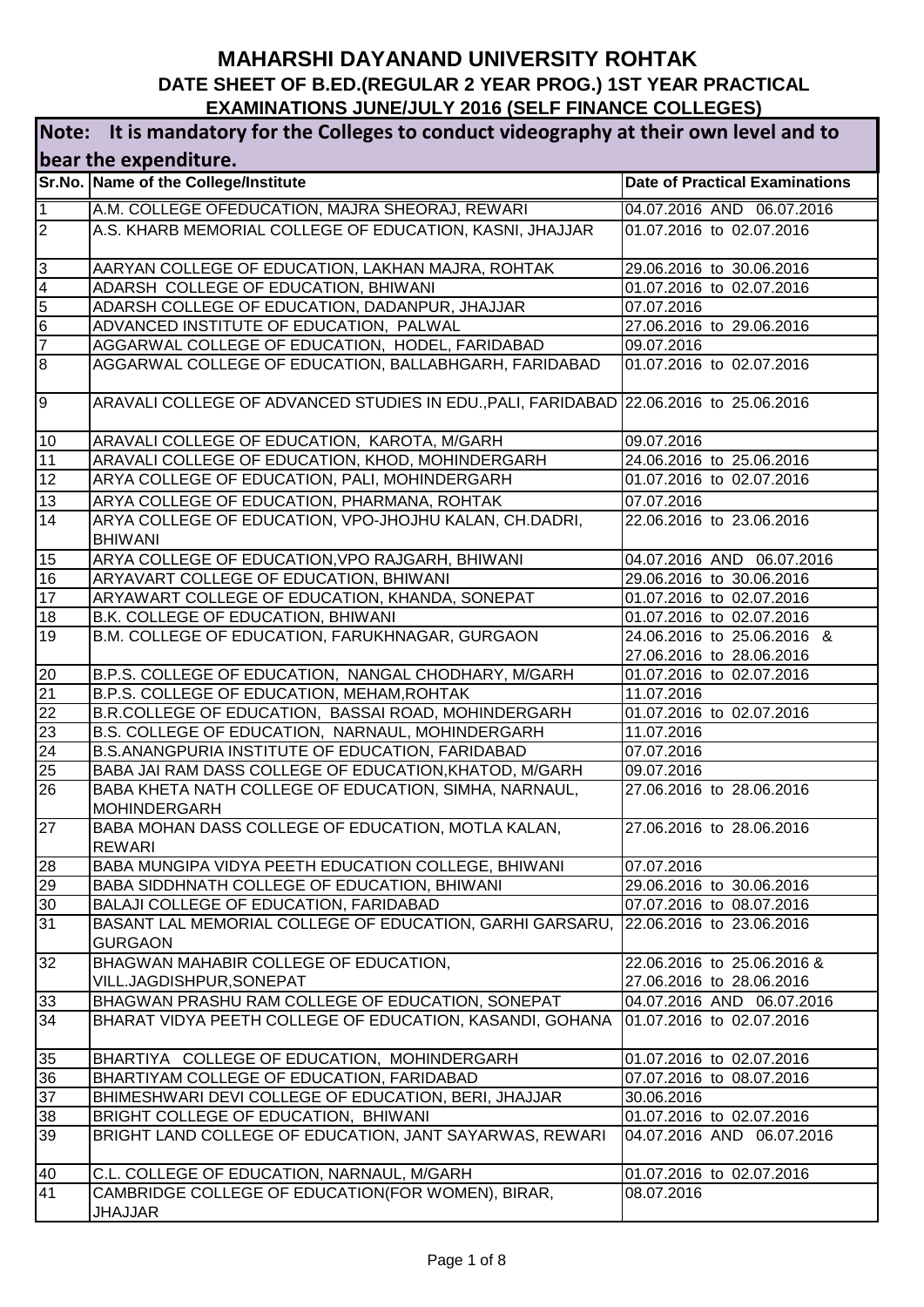| Note: It is mandatory for the Colleges to conduct videography at their own level and to |                                                                              |                                                                                                                             |  |
|-----------------------------------------------------------------------------------------|------------------------------------------------------------------------------|-----------------------------------------------------------------------------------------------------------------------------|--|
| bear the expenditure.                                                                   |                                                                              |                                                                                                                             |  |
|                                                                                         | Sr.No. Name of the College/Institute                                         | <b>Date of Practical Examinations</b>                                                                                       |  |
| 42                                                                                      | CAPT. HARDEV SINGH COLLEGE OF EDUCATION, MADINA, ROHTAK                      | 22.06.2016 to 23.06.2016                                                                                                    |  |
| 43                                                                                      | CH. KATAR SINGH COLLEGE OF EDUCATION, GUDHA, GOHANA,<br><b>SONEPAT</b>       | 09.07.2016                                                                                                                  |  |
| 44                                                                                      | CH. PARTAP SINGH MEMORIAL COLLEGE OF EDUTION, GURGAON                        | 22.06.2016 to 25.06.2016                                                                                                    |  |
| 45                                                                                      | CHANDERAWATI COLLEGE OF EDUCATION, TAURU, MEWAT                              | 04.07.2016 AND 06.07.2016                                                                                                   |  |
| 46                                                                                      | D.A.V. COLLEGE OF EDUCATION, HASSANGARH, ROHTAK                              | 27.06.2016 to 30.06.2016                                                                                                    |  |
| 47                                                                                      | D.B.M. COLLEGE OF EDUCATION, MADINA, GOHANA, SONEPAT                         | 22.06.2016 to 23.06.2016                                                                                                    |  |
| 48                                                                                      | D.C. JAIN COLLEGE OF EDUCATION, MEHLANA ROAD, SONEPAT                        | 01.07.2016 to 02.07.2016                                                                                                    |  |
| 49                                                                                      | D.C.S COLLEGE OF EDUCATION, GOHANA, SONEPAT                                  | 27.06.2016 to 28.06.2016                                                                                                    |  |
| 50                                                                                      | D.H. LAWRENCE COLLEGE OF EDUCATION FOR WOMEN, JHAJJAR                        | 08.07.2016                                                                                                                  |  |
| 51                                                                                      | D.S.ARYA COLLEGE OF EDUCATION, PATEL NAGAR, BAHADURGARH                      | 27.06.2016 to 28.06.2016                                                                                                    |  |
| 52                                                                                      | D.V.M. COLLEGE OF EDUCATION, BALUDA, GURGAON                                 | 04.07.2016 AND 06.07.2016                                                                                                   |  |
| 53                                                                                      | DARSH COLLEGE OF EDUCATION, KAILANA, GOHANA, SONEPAT                         | 22.06.2016 to 25.06.2016                                                                                                    |  |
| 54                                                                                      | DAYAWANTI MEMORIAL COLLEGE OF EDUCATION, PADA, TAURU,<br><b>GURGAON</b>      | 22.06.2016 to 24.06.2016                                                                                                    |  |
| 55                                                                                      | DEEN DAYAL RUSTOGI COLLEGE OF EDUCATION, KHANDEVLA,<br>FARUKHNAGAR, GURGAON. | 22.06.2016 to 25.06.2016                                                                                                    |  |
| 56                                                                                      | DEHAT VIKAS INSTT. OF EDUCATION AND TRAINING, FARIDABAD                      | 09.07.2016                                                                                                                  |  |
| 57                                                                                      | DISHA COLLEGE OF EDUCATION, M.P. MAJRA, JHAJJAR                              | 08.07.2016                                                                                                                  |  |
| 58                                                                                      | DRONA COLLEGE OF EDUCATION, BASAI ROAD, GURGAON                              | 01.07.2016 to 02.07.2016                                                                                                    |  |
| 59                                                                                      | G.S. COLLEGE OF EDUCATION, LUHARI, JHAJJAR                                   | 29.06.2016 to 30.06.2016                                                                                                    |  |
| 60                                                                                      | G.V.M. COLLEGE OF EDUCATION FOR WOMEN, SONEPAT                               | 22.06.2016 to 24.06.2016                                                                                                    |  |
| 61                                                                                      | GANGA COLLEGE OF EDUCATION, JHAJJAR                                          | 25.06.2016                                                                                                                  |  |
| 62                                                                                      | GANGA INSTITUTE OF EDUCATION, KABLANA, JHAJJAR                               | 22.06.2016 to 25.06.2016                                                                                                    |  |
| 63                                                                                      | GANPATI COLLEGE OF EDUCATION, BHORI, NARNAUL, M/GARH                         | 01.07.2016 to 02.07.2016                                                                                                    |  |
| 64                                                                                      | GANPATI INSTITUTE OF EDUCATION & TECHNOLOGY, M/GARH                          | 30.06.2016                                                                                                                  |  |
| 65                                                                                      | GAUR COLLEGE OF EDUCATION, ROHTAK (SELF FINANCE)                             | 09.07.2016                                                                                                                  |  |
| 66                                                                                      | GAURAV COLLEGE OF EDUCATION, AZAM NAGAR, MOHINDERGARH                        | 29.06.2016 to 30.06.2016                                                                                                    |  |
| 67                                                                                      | GEETA COLLEGE OF EDUCATION, BUTANA KUNDU, GOHANA,<br>SONEPAT                 | 29.06.2016 to 30.06.2016                                                                                                    |  |
| 68                                                                                      | GOLD FIELD COLLEGE OF EDUCATION, BALLABGARH, FARIDABAD                       | 27.06.2016 to 28.06.2016                                                                                                    |  |
| 69                                                                                      | GREEN MEADOWS COLLEGE OF EDUCATION, BHIWANI                                  | 08.07.2016                                                                                                                  |  |
| 70                                                                                      | GURU COLLEGE OF EDUCATION, SATNALI, MOHINDERGARH                             | 27.06.2016 to 28.06.2016                                                                                                    |  |
| 71                                                                                      | GURU DRONACHARYA COLLEGE OF EDUCATION, DHANI M/GARH                          | 27.06.2016 to 28.06.2016                                                                                                    |  |
| 72                                                                                      | H.D. COLLEGE OF EDUCATION, SAHLAWAS, JHAJJAR                                 | 29.06.2016 to 30.06.2016                                                                                                    |  |
| 73                                                                                      | H.J. INSTITUTE OF EDUCATION & TECHNOLOGY, PALRI<br>PANIHARA, M/GARH          | 04.07.2016 AND 06.07.2016                                                                                                   |  |
| 74                                                                                      | H.N. COLLEGE OF EDUCATION, BHIWANI                                           | 29.06.2016 to 30.06.2016                                                                                                    |  |
| 75                                                                                      | HAPPY COLLEGE OF EDUCATION, DULANA ROAD, MOHINDERGARH                        | 27.06.2016 to 28.06.2016                                                                                                    |  |
| 76                                                                                      | HAPPY COLLEGE OF EDUCATION, KOSLI, REWARI                                    | 08.07.2016                                                                                                                  |  |
| $\overline{77}$                                                                         | HARSH COLLEGE OF EDUCATION, PURKHAS, SONEPAT                                 | 24.06.2016 (The practicals of this<br>college will be conducted at SOUTH<br>POINT COLLEGE OF EDU.,<br>PURKHAS ROAD, SONEPAT |  |
|                                                                                         | HARYANA COLLEGE OF EDUCATION, BHIWANI                                        | 01.07.2016 to 02.07.2016                                                                                                    |  |
| 78<br>79                                                                                | HARYANA INSTITUTE OF EDUCATION, ASODHA, BAHADURGARH                          | 25.06.2016                                                                                                                  |  |
| 80                                                                                      | HINDU COLLEGE OF EDUCATION, LOHARU, BHIWANI                                  | 08.07.2016                                                                                                                  |  |
|                                                                                         |                                                                              |                                                                                                                             |  |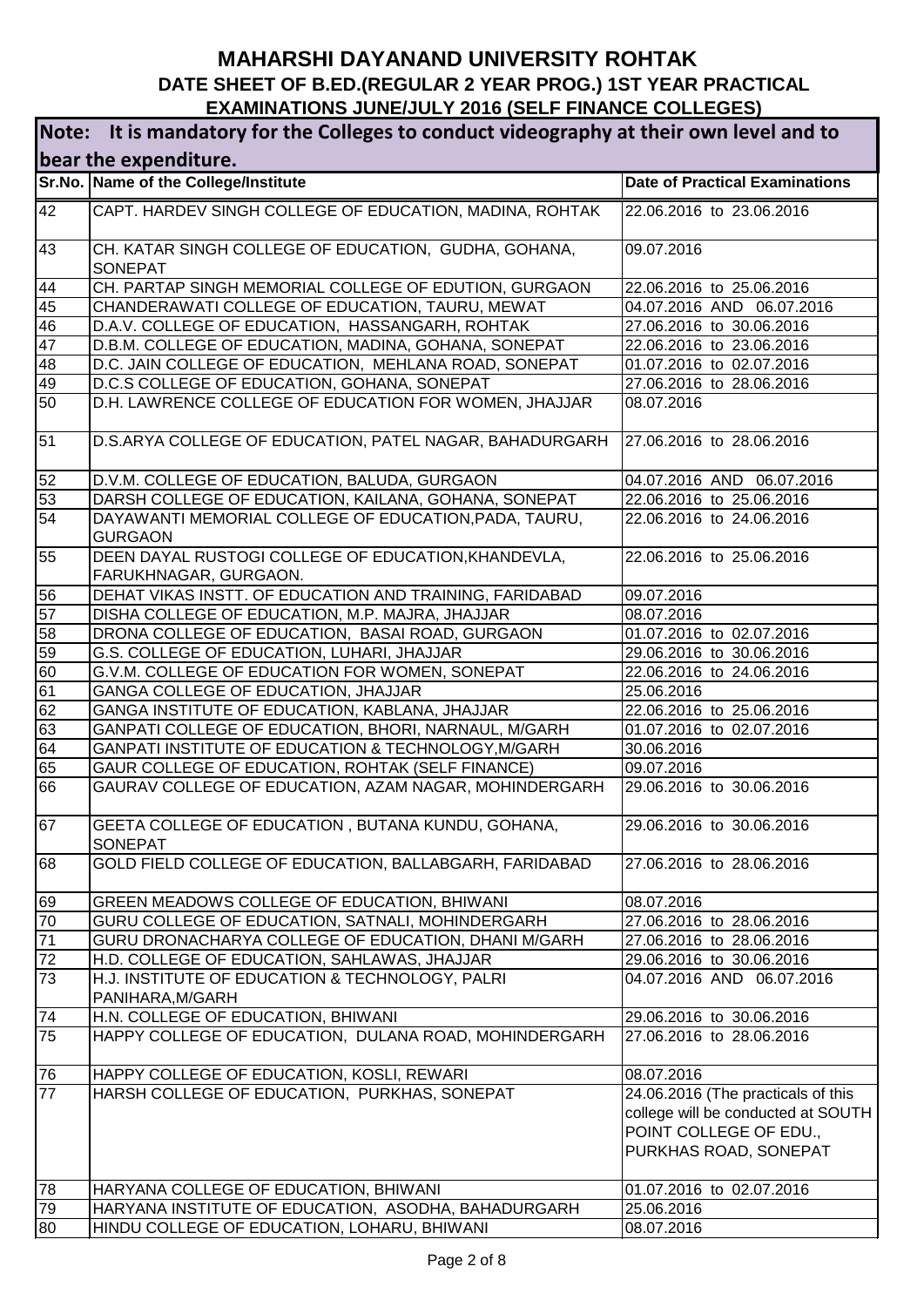| Note: It is mandatory for the Colleges to conduct videography at their own level and to |                                                                                                         |                                       |  |
|-----------------------------------------------------------------------------------------|---------------------------------------------------------------------------------------------------------|---------------------------------------|--|
| bear the expenditure.                                                                   |                                                                                                         |                                       |  |
|                                                                                         | Sr.No. Name of the College/Institute                                                                    | <b>Date of Practical Examinations</b> |  |
| 81                                                                                      | HITKARI COLLEGE OF EDUCATION, BHIWANI                                                                   | 07.07.2016                            |  |
| 82                                                                                      | I.P. COLLEGE OF EDUCATION, JASIA, ROHTAK                                                                | 24.06.2016 to 25.06.2016              |  |
| 83                                                                                      | I.P.J. COLLEGE OF EDUCATION, ISMAILA, ROHTAK                                                            | 27.06.2016 to 28.06.2016              |  |
| 84                                                                                      | INDER PRASTHA EDUCATION COLLEGE, ROHTAK                                                                 | 27.06.2016 to 28.06.2016              |  |
| 85                                                                                      | INDUS COLLEGE OF EDUCATION, ASTHAL BOHAR, ROHTAK                                                        | 08.07.2016                            |  |
| 86                                                                                      | INSTITUTE OF TEACHER EDUCATION, IMMAMUDIN PUR,                                                          | 04.07.2016 AND 06.07.2016             |  |
|                                                                                         | BALLABGARH, FARIDABAD                                                                                   |                                       |  |
| 87                                                                                      | J.K.MEMORIAL COLLEGE OF EDUCATION, BIHRI KALAN, BHIWANI                                                 | 04.07.2016                            |  |
| $\overline{88}$                                                                         | J.R. MEMORIAL COLLEGE OF EDUCATION, JHAJJAR                                                             | 29.06.2016 to 30.06.2016              |  |
| 89                                                                                      | J.R.KISSAN COLLEGE OF EDUCATION, ROHTAK                                                                 | 04.07.2016 AND 06.07.2016             |  |
| 90                                                                                      | JAGRITI INSTITUTE OF HIGHER EDUCATION, MOHANA, BALLABGARH. 22.06.2016 to 25.06.2016<br><b>FARIDABAD</b> |                                       |  |
| 91                                                                                      | JANTA COLLEGE OF EDUCATION, NATHUPUR, SONEPAT                                                           | 04.07.2016 AND 06.07.2016             |  |
| 92                                                                                      | JAWAHAR LAL NEHRU COLLEGE OF EDUCATION, GOHANA, SONEPAT                                                 | 07.07.2016                            |  |
|                                                                                         |                                                                                                         |                                       |  |
| 93                                                                                      | JEEVAN JYOTI COLLEGE OF EDUCATION, PALWAL, FARIDABAD                                                    | 07.07.2016 to 08.07.2016              |  |
| 94                                                                                      | JHANKAR COLLEGE OF EDUCATION, BABRA BAKIRPUR,<br>FARUKHNAGAR, GURGAON                                   | 24.06.2016 to 25.06.2016              |  |
| 95                                                                                      | JINDAL COLLEGE OF EDUCATION FOR GIRLS, GURGAON                                                          | 09.07.2016 AND 11.07.2016             |  |
| 96                                                                                      | K.C. COLLEGE OF EDUCATION, GANAUR, SONEPAT                                                              | 04.07.2016 AND 06.07.2016             |  |
| 97                                                                                      | K.C.M. ARMY COLLEGE OF EDUCATION, BHIWANI                                                               | 07.07.2016                            |  |
| 98                                                                                      | K.D. COLLEGE OF EDUCATION, DHANI BHATUTA, MOHINDERGARH                                                  | 07.07.2016 to 08.07.2016              |  |
| 99                                                                                      | K.D. COLLEGE OF EDUCATION, PALI, MOHINDERGARH                                                           | 04.07.2016 AND 06.07.2016             |  |
| 100                                                                                     | K.L. COLLEGE OF EDUCATION, DOHKI, REWARI                                                                | 08.07.2016                            |  |
| 101                                                                                     | K.R. COLLEGE OF EDUCATION, FARIDABAD                                                                    | 07.07.2016                            |  |
| $10\overline{2}$                                                                        | K.V.M. COLLEGE OF EDUCATION, LADHOT ROAD, ROHTAK                                                        | 22.06.2016 to 25.06.2016              |  |
| 103                                                                                     | KIIT COLLEGE OF EDUCATION, BHONDSI, GURGAON                                                             | 29.06.2016 to 30.06.2016              |  |
| 104                                                                                     | KIRORIMAL COLLEGE OF EDUCATION, KHEWRA, SONEPAT                                                         | 22.06.2016 to 23.06.2016              |  |
| 105                                                                                     | KIRTI COLLEGE OF EDUCATION, ANAYAT, GOHANA, SONEPAT                                                     | 11.07.2016                            |  |
| 106                                                                                     | KISSAN COLLEGE OF EDUCATION, MEHAM, ROHTAK                                                              | 27.06.2016 to 28.06.2016              |  |
| 107                                                                                     | KRISHANA COLLEGE OF EDUCATION, NAHAR ROAD, REWARI                                                       | 04.07.2016 AND 06.07.2016             |  |
| 108                                                                                     | KRISHNA ADARSH COLLEGE OF EDUCATION, BHOTWAS, REWARI                                                    | 08.07.2016                            |  |
| 109                                                                                     | LAL BAHADUR SHASTRI COLLEGE OF EDUCATION, JAMALPUR,                                                     | 09.07.2016                            |  |
|                                                                                         | FARUKH NAGAR, GURGAON                                                                                   |                                       |  |
| 110                                                                                     | LAXMI COLLEGE OF EDUCATION, KASAN, GURGAON                                                              | 27.06.2016                            |  |
| 111                                                                                     | LAXMI COLLEGE OF EDUCATION, RATHIWAS (JAT) SIDHRAWALI,<br><b>GURGAON</b>                                | 04.07.2016 AND 06.07.2016             |  |
| 112                                                                                     | LORD KRISHANA COLLEGE OF EDUCATION, JAMALPUR, GURGAON                                                   | 27.06.2016 to 30.06.2016              |  |
| 113                                                                                     | LORD SHIVA COLLEGE OF EDUCATION, LAHLI, ROHTAK                                                          | 04.07.2016 AND 06.07.2016             |  |
| 114                                                                                     | LT. MAHIPAT SINGH COLLEGE OF EDUCATION, JHAJJAR                                                         | 01.07.2016 to 02.07.2016              |  |
| 115                                                                                     | M.D. COLLEGE OF EDUCATION, SARAI AURANGABAD, B/GARH,                                                    | 24.06.2016 to 25.06.2016              |  |
|                                                                                         | <b>JHAJJAR</b>                                                                                          |                                       |  |
| 116                                                                                     | M.D.S COLLEGE OF EDUCATION, KOSLI, REWARI                                                               | 09.07.2016                            |  |
| 117                                                                                     | M.K.M. COLLEGE OF EDUCATION FOR WOMEN, HODAL, FARIDABAD,                                                | 22.06.2016 to 25.06.2016              |  |
| 118                                                                                     | M.R COLLEGE OF EDUCATION, MAHENDERGARH                                                                  | 25.06.2016                            |  |
| 119                                                                                     | M.R. COLLEGE OF EDUCATION, FARIDABAD                                                                    | 22.06.2016 to 25.06.2016              |  |
| 120                                                                                     | M.R. NAUHNTY COLLEGE OF EDUCATION, KHERKA GUJJAR, JHAJJAR                                               | 09.07.2016                            |  |
| 121                                                                                     | M.R.COLLEGE OF EDUCATION, HASSANPUR, JHAJJAR                                                            | 29.06.2016 to 30.06.2016              |  |
| 122                                                                                     | M.R.M COLLEGE OF EDUCATION, GUDHA, GOHANA, SONEPAT                                                      | 09.07.2016                            |  |
| 123                                                                                     | M.T. COLLEGE OF EDUCATION, KHARHAR, JHAJJAR                                                             | 04.07.2016 AND 06.07.2016             |  |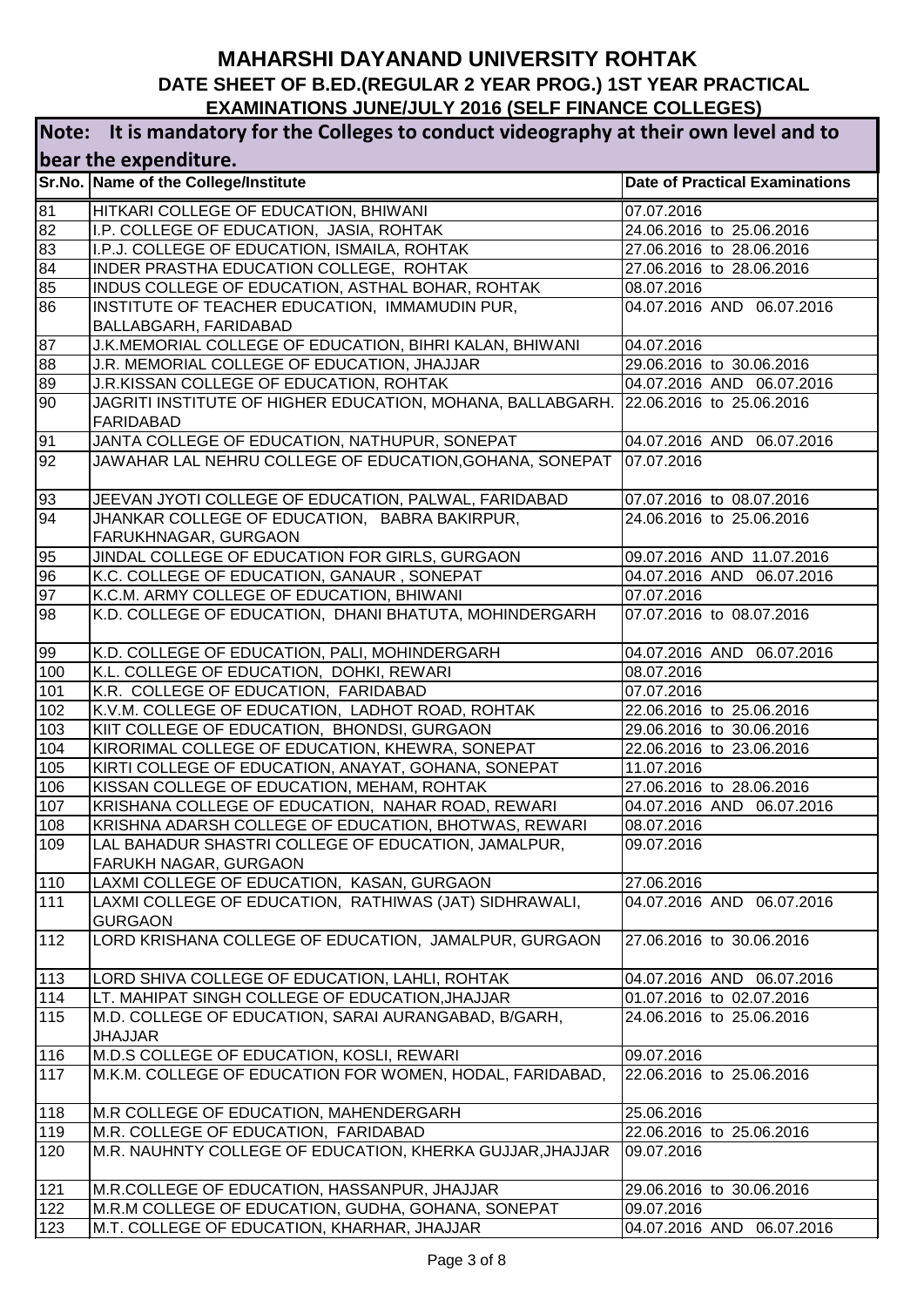a a

| Note: It is mandatory for the Colleges to conduct videography at their own level and to |                                                                           |                                                      |  |
|-----------------------------------------------------------------------------------------|---------------------------------------------------------------------------|------------------------------------------------------|--|
| bear the expenditure.                                                                   |                                                                           |                                                      |  |
|                                                                                         | Sr.No. Name of the College/Institute                                      | <b>Date of Practical Examinations</b>                |  |
| 124                                                                                     | M.V.N COLLEGE OF EDUCATION, HODAL, FARIDABAD                              | 11.07.2016                                           |  |
| 125                                                                                     | MAA GANGA COLLEGE OF EDUCATION, DUJANA, JHAJJAR                           | 04.07.2016 AND 06.07.2016                            |  |
| 126                                                                                     | MAA OMWATI COLLEGE OF EDUCATION, HASSANPUR, HODAL,<br><b>FARIDABAD</b>    | 01.07.2016 to 02.07.2016                             |  |
| 127                                                                                     | MAA SARASWATI TEACHERS TRAINING INST., GURGAON                            | 04.07.2016 AND 06.07.2016                            |  |
| 128                                                                                     | MAHARANA PRATAP COLLEGE OF EDUCATION FOR WOMEN,<br>PALUWAS, BHIWANI       | 29.06.2016 to 30.06.2016                             |  |
| 129                                                                                     | MAHARANA PRATAP COLLEGE OF EDUCATION, DHANONDA, M/GARH                    | 08.07.2016                                           |  |
| 130                                                                                     | MAJOR BIHARI LAL MEMORIAL COLLEGE OF EDU., GURGAON                        | 25.06.2016                                           |  |
| 131                                                                                     | MAJOR NAFE SINGH KUNGARIYA COLLEGE OF EDU, BAWANIKHERA,<br><b>BHIWANI</b> | 11.07.2016                                           |  |
| 132                                                                                     | MANGE RAM WOMENS COLLEGE OF EDUCATION, SONEPAT                            | 29.06.2016 to 30.06.2016                             |  |
| 133                                                                                     | MARC COLLEGE OF EDUCATION, BHIWANI                                        | 04.07.2016 AND<br>06.07.2016                         |  |
| 134                                                                                     | MATA VAISHNU DEVI COLLEGE OF EDUCATION, NAGAL MUNDLI,<br><b>REWARI</b>    | 11.07.2016                                           |  |
| 135                                                                                     | MEENAKSHI COLLEGE OF EDUCATION, KOTWAL COLONY,                            | 09.07.2016 (The practical of this                    |  |
|                                                                                         | BALLABGARH, FARIDABAD                                                     | college will be conducted at DEHAT                   |  |
|                                                                                         |                                                                           | VIKAS INSTT. OF EDU. AND                             |  |
|                                                                                         |                                                                           | TRAINING, Faridabad                                  |  |
| 136                                                                                     | MODERN COLLEGE OF EDUCATION, CHAMDHERA, M/GARH                            | 09.07.2016 (The practicals of this                   |  |
|                                                                                         |                                                                           | college will be conducted at BABA                    |  |
|                                                                                         |                                                                           | JAI RAM DASS COLLEGE OF<br>EDUCATION, KHATOD, M/GARH |  |
|                                                                                         |                                                                           |                                                      |  |
| 137                                                                                     | MODERN COLLEGE OF EDUCATION, VISHNU NAGAR, GOHANA                         | 22.06.2016 to 24.06.2016                             |  |
| 138                                                                                     | MODERN COLLEGE OF EDUCATION, BAHADURGARH                                  | 25.06.2016 (The practicals of this                   |  |
|                                                                                         |                                                                           | College will be conducted at                         |  |
|                                                                                         |                                                                           | HARYANA INSTT. OF EDU.,                              |  |
|                                                                                         |                                                                           | ASODHA, BAHADURGARH                                  |  |
| 139                                                                                     | MODERN COLLEGE OF EDUCATION, BHOJAWAS, MOHINDERGARH                       | 09.07.2016 AND 11.07.2016                            |  |
| 140                                                                                     | MODERN COLLEGE OF EDUCATION, MEERPUR, REWARI                              | 27.06.2016 to 28.06.2016                             |  |
| 141                                                                                     | MODERN INDIAN COLLEGE OF EDUCATION, PALI, REWARI                          | 04.07.2016 AND 06.07.2016                            |  |
| 142                                                                                     | MODERN INTERNATIONAL COLLEGE OF EDUCATION, JASANA,<br><b>FARDIDABAD</b>   | 09.07.2016 AND 11.07.2016                            |  |
| 143                                                                                     | MR DAV COLLEGE OF EDUCATION, ROHTAK                                       | 27.06.2016 to 28.06.2016                             |  |
| 144                                                                                     | MUKHI COLLEGE OF EDUCATION, VISHNU NAGAR, GOHANA                          | 22.06.2016 to 24.06.2016                             |  |
| 145                                                                                     | N.R.B COLLEGE OF EDUCATION,VILL.KHAIRA, MOHINDERGARH                      | 24.06.2016 to 25.06.2016                             |  |
| 146                                                                                     | N.S. COLLEGE OF EDUCATION, LOHRARA, SONEPAT                               | 08.07.2016                                           |  |
| 147                                                                                     | NARAYANA COLLEGE OF EDUCATION, KUTANA, ROHTAK                             | 06.07.2016                                           |  |
| 148                                                                                     | NATIONAL COLLEGE OF EDUCATION, LOHARU, BHIWANI                            | 22.06.2016 to 24.06.2016                             |  |
| 149                                                                                     | NAVYUG COLLEGE FOR EDUCATION, PRABHU NAGAR, SONEPAT                       | 27.06.2016 to 28.06.2016                             |  |
| 150                                                                                     | NETAJI SUBHASH COLLEGE OF EDUCATION, JHAJJAR                              | 27.06.2016 to 28.06.2016                             |  |
| 151                                                                                     | OM COLLEGE OF EDUCATION, KHANDRAI, GOHANA, SONEPAT                        | 08.07.2016                                           |  |
| 152                                                                                     | OXFORD COLLEGE OF EDUCATION, KHURANPUR, FARUKHNAGAR,<br><b>GURGAON</b>    | 04.07.2016 AND 06.07.2016                            |  |
| 153                                                                                     | P.D.M. COLLEGE OF EDUCATION, SARAI AURANGABAD,<br><b>BAHADURGARH</b>      | 27.06.2016 to 29.06.2016                             |  |
| 154                                                                                     | PANCHSHEEL INSTITUTE OF EDUCATION, JATWARA, SONEPAT                       | 09.07.2016                                           |  |
| 155                                                                                     | PARADISE COLLEGE OF EDUCATION, KHARKHODA, SONEPAT                         | 01.07.2016 to 02.07.2016                             |  |
| 156                                                                                     | PARAMOUNT COLLEGE OF EDUCAITON, CHHUCHHAKWAS, JHAJJAR                     | 07.07.2016                                           |  |
| 157                                                                                     | PATAUDI COLLEGE OF EDUCATION, PATAUDI, GURGAON                            | 22.06.2016 to 24.06.2016                             |  |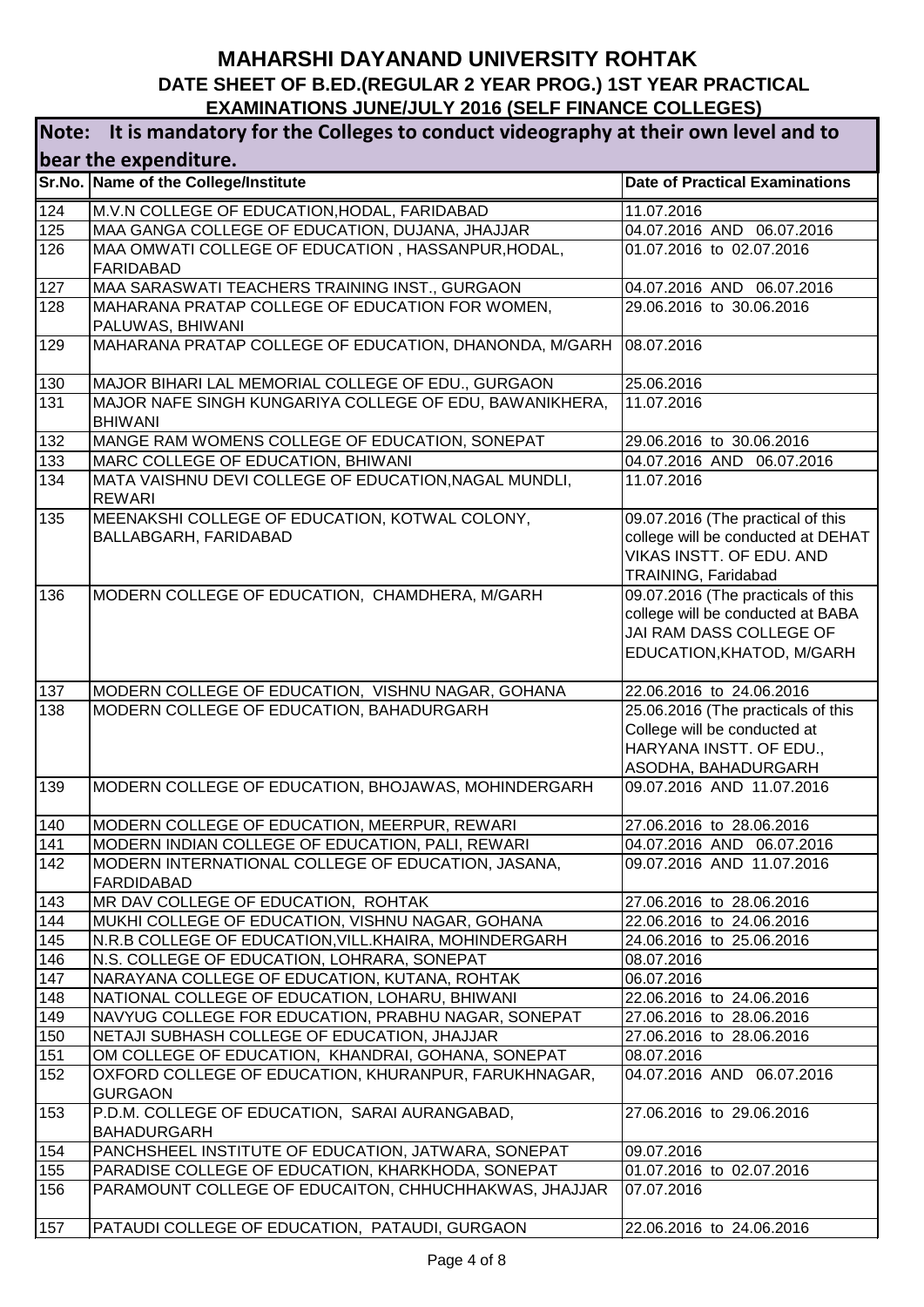| Note: It is mandatory for the Colleges to conduct videography at their own level and to |                                                                                               |                                                                                                                       |  |
|-----------------------------------------------------------------------------------------|-----------------------------------------------------------------------------------------------|-----------------------------------------------------------------------------------------------------------------------|--|
| bear the expenditure.                                                                   |                                                                                               |                                                                                                                       |  |
|                                                                                         | Sr.No. Name of the College/Institute                                                          | <b>Date of Practical Examinations</b>                                                                                 |  |
| 158                                                                                     | PITAMAH UMDA SINGH COLLEGE OF EDUCATION, MOHINDERGARH                                         | 24.06.2016 to 25.06.2016                                                                                              |  |
| 159                                                                                     | PRAGYA COLLEGE OF EDUCATION, DULHERA, JHAJJAR                                                 | 29.06.2016 to 30.06.2016                                                                                              |  |
| 160                                                                                     | PROGRESSIVE LEARNING COLLEGE OF EDUCATION,<br>VILL.JAUNAWAS, REWARI                           | 04.07.2016                                                                                                            |  |
| 161                                                                                     | PT. L.R. COLLEGE OF EDUCATION, FATEHPUR, FARIDABAD                                            | 07.07.2016 to 08.07.2016                                                                                              |  |
| 162                                                                                     | PT. RAM NIWAS MEMORIAL COLLEGE OF EDUCATION,<br>NANWAN, M/GARH                                | 07.07.2016                                                                                                            |  |
| 163                                                                                     | PT. SITA RAM SHASTRI B.ED TRAINING COLLEGE, BHIWANI                                           | 04.07.2016 AND 06.07.2016                                                                                             |  |
| 164                                                                                     | PUJYA SWAMI VIVEKANAND COLLEGE OF EDUCATION, JHANGIRPUR, 07.07.2016 to 08.07.2016<br>JHAJJAR. |                                                                                                                       |  |
| 165                                                                                     | R.D. COLLEGE OF EDUCATION, ATAIL, ROHTAK                                                      | 06.07.2016                                                                                                            |  |
| 166                                                                                     | R.K. COLLEGE OF EDUCATION, BHORA KALAN, GURGAON                                               | 11.07.2016                                                                                                            |  |
| 167                                                                                     | R.K. COLLEGE OF EDUCATION, HUMAYUNPUR, ROHTAK                                                 | 08.07.2016                                                                                                            |  |
| 168                                                                                     | R.P.S. COLLEGE OF EDUCATION, KHOR, ATELI, MOHINDERGARH                                        | 09.07.2016                                                                                                            |  |
| 169                                                                                     | RAJ COLLEGE OF EDUCATION, BRAHMANWAS, ROHTAK                                                  | 08.07.2016                                                                                                            |  |
| 170                                                                                     | RAJESH PILOT MEMORIAL COLLEGE OF EDUCATION,<br><b>MOHINDERGARH</b>                            | 22.06.2016 to 23.06.2016                                                                                              |  |
| 171                                                                                     | RAM JAS COLLEGE OF EDUCATION, GOVIND NAGAR, SONEPAT                                           | 22.06.2016 to 23.06.2016                                                                                              |  |
| $\frac{1}{172}$                                                                         | RAMA KRISHNA COLLEGE OF EDUCATION, CHANDI, MEHAM, ROHTAK                                      | 01.07.2016 to 02.07.2016                                                                                              |  |
| 173                                                                                     | RAMANUJAN COLLEGE OF EDUCATION, MITROL, HODAL, FARIDABAD                                      | 01.07.2016 to 02.07.2016                                                                                              |  |
| 174                                                                                     | RANJEET SINGH MEMORIAL COLLEGE OF EDUCATION, CHHARA,<br><b>JHAJJAR</b>                        | 24.06.2016 to 25.06.2016                                                                                              |  |
| 175                                                                                     | RAO ABHAY SINGH COLLEGE OF EDUCATION, GANGOLI,<br>SAHARANWAS, REWARI                          | 29.06.2016 to 30.06.2016                                                                                              |  |
| 176                                                                                     | RAO ADAL SINGH COLLEGE OF EDUCATION, KHATIWAS, MEWAT                                          | 07.07.2016 to 08.07.2016                                                                                              |  |
| 177                                                                                     | RAO DALIP SINGH COLLEGE OF EDUCATION, MUMTAJPUR, PATAUDI,<br><b>GURGAON</b>                   | 27.06.2016 to 28.06.2016                                                                                              |  |
| 178                                                                                     | RAO JAI RAM COLLEGE OF EDUCATION, BUNDABAJ NAGAR, ATELI<br>ROAD, M/GARH                       | 09.07.2016 AND 11.07.2016                                                                                             |  |
| 179                                                                                     | RAO KHEM CHAND COLLEGE OF EDUCATION, BOHATWAS AHIR,<br><b>REWARI</b>                          | 09.07.2016                                                                                                            |  |
| 180                                                                                     | RAO LAL SINGH COLLEGE OF EDUCATION, KANINA, MOHINDERGARH                                      | 09.07.2016                                                                                                            |  |
| 181                                                                                     | RAO MOHAR SINGH COLLEGE OF EDUCATION, BEHRAMPUR,<br><b>GURGAON</b>                            | 22.06.2016 to 24.06.2016                                                                                              |  |
| 182                                                                                     | RAO MOHAR SINGH COLLEGE OF EDUCATION, JATAULI, PATAUDI.,<br><b>GURGAON</b>                    | 07.07.2016 to 08.07.2016                                                                                              |  |
| 183                                                                                     | RAO MOOL CHAND COLLEGE OF EDUCATION, KHATOTI KALAN,<br>M/GARH                                 | 01.07.2016 to 02.07.2016                                                                                              |  |
| 184                                                                                     | RAO NEKI RAM MEMORIAL COLLEGE OF EDUCATION, PATAUDI,<br><b>GURGAON</b>                        | 04.07.2016 AND 06.07.2016                                                                                             |  |
| 185                                                                                     | RAO NIHAL SINGH COLLEGE OF EDUCATION, LOHARI, JHAJJAR                                         | 30.06.2016 (The practicals of this<br>college will be conducted at G.S.<br>COLLEGE OF EDU., LUHARI,<br><b>JHAJJAR</b> |  |
| 186                                                                                     | RAO PAHLAD SINGH COLLEGE OF EDUCATION, KHATOD,<br><b>MOHINDERGARH</b>                         | 22.06.2016 to 23.06.2016                                                                                              |  |
| 187                                                                                     | RAO RAM SINGH COLLEGE OF EDUCATION, BHORA KALAN,<br>FARUKHNAGAR, GURGAON                      | 24.06.2016                                                                                                            |  |
| 188                                                                                     | RAO RANJEET SINGH COLLEGE OF EDUCATION, BODIA, KAMALPUR,<br><b>REWARI</b>                     | 29.06.2016 to 30.06.2016                                                                                              |  |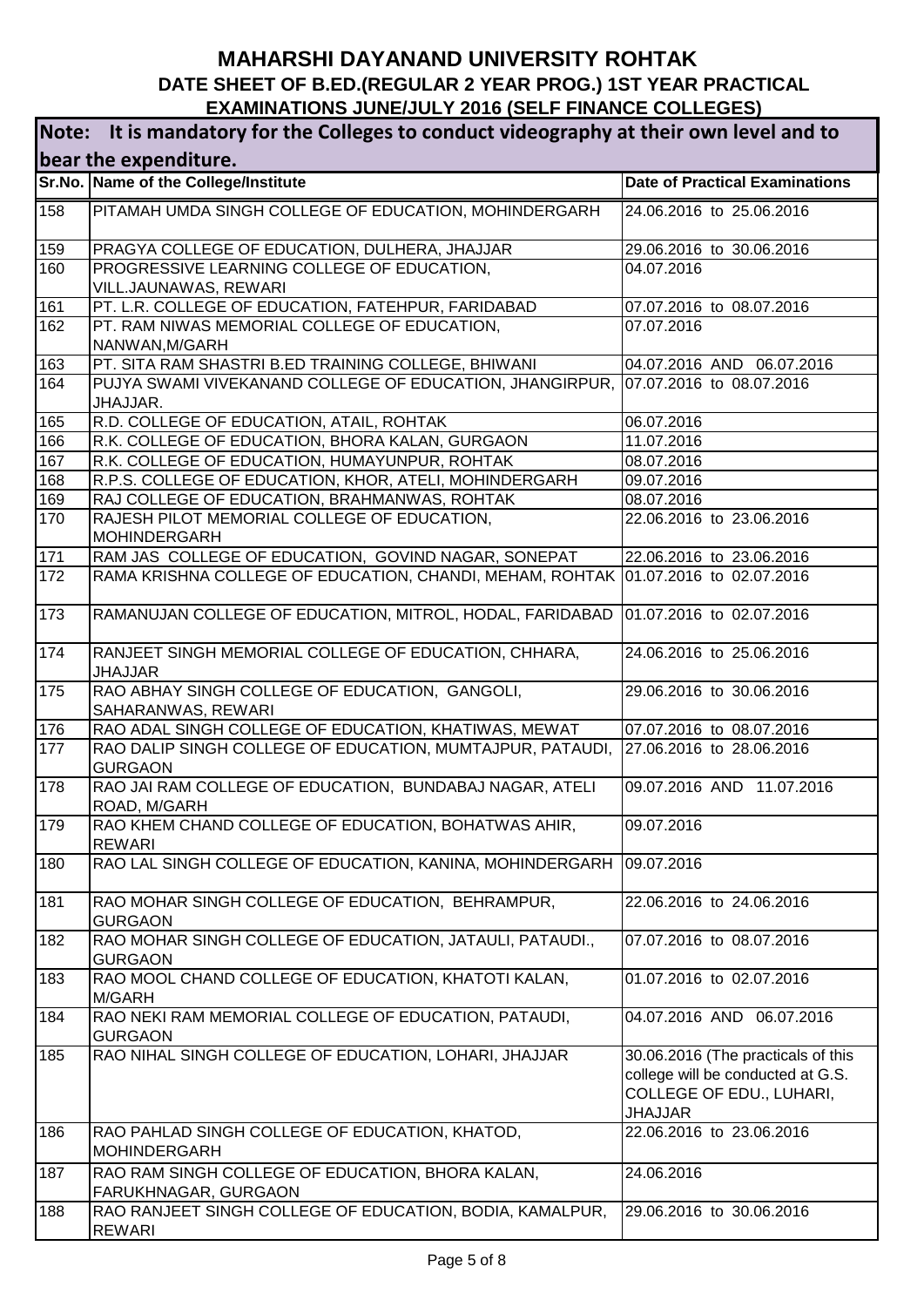| It is mandatory for the Colleges to conduct videography at their own level and to<br>Note: |                                                                                                  |                                       |
|--------------------------------------------------------------------------------------------|--------------------------------------------------------------------------------------------------|---------------------------------------|
|                                                                                            | bear the expenditure.                                                                            |                                       |
|                                                                                            | Sr.No. Name of the College/Institute                                                             | <b>Date of Practical Examinations</b> |
| 189                                                                                        | RAO SULTAN SINGH COLLEGE OF EDUCATION, NIMBERA,                                                  | 04.07.2016                            |
|                                                                                            | <b>MOHINDERGARH</b>                                                                              |                                       |
| 190                                                                                        | RAO UDMI RAM MEMORIAL COLLEGE OF EDUCATION, GURGAON                                              | 25.06.2016                            |
| 191                                                                                        | RASHTRIYA COLLEGE OF EDUCATION, ROHTAK                                                           | 08.07.2016                            |
| 192                                                                                        | RASTRIYA VIDYA EDUCATION COLLEGE OF EDU., KRISHAN                                                | 11.07.2016                            |
|                                                                                            | NGR., GURGAON                                                                                    |                                       |
| 193                                                                                        | RATTAN SINGH GIRLS COLLEGE OF EDUCATION, FARIDABAD                                               | 07.07.2016 to 08.07.2016              |
| 194                                                                                        | RAVINDRA BHARTI COLLEGE OF EDUCATION, JHAJJAR                                                    | 04.07.2016 AND 06.07.2016             |
| 195                                                                                        | RAWAL COLLEGE OF EDUCATION, SOHANA ROAD, BALLABHGARH,                                            | 01.07.2016 to 02.07.2016              |
|                                                                                            | <b>FARIDABAD</b>                                                                                 |                                       |
| 196<br>197                                                                                 | RISE MAX COLLEGE OF EDUCATION, FARIDABAD<br>ROYAL INSTITUTE OF SCIENCE AND MANAGEMENT. WAZIRPUR, | 22.06.2016 to 23.06.2016              |
|                                                                                            | <b>GURGAON</b>                                                                                   | 01.07.2016 to 02.07.2016              |
| 198                                                                                        | S.D. COLLEGE OF EDUCATION, BHIWANI                                                               | 09.07.2016                            |
| 199                                                                                        | S.D. COLLEGE OF EDUCATION, FARUKHNAGAR, GURGAON                                                  | 22.06.2016 to 23.06.2016              |
| 200                                                                                        | S.D. MEMORIAL COLLEGE OF EDUCATION, DESALPUR, JHAJJAR                                            | 07.07.2016                            |
| 201                                                                                        | S.J.K COLLEGE OF EDUCATION, KALANAUR, ROHTAK                                                     | 25.06.2016                            |
| 202                                                                                        | S.R.COLLEGE OF EDUCATION, KHERI SADH, ROHTAK                                                     | 29.06.2016 to 30.06.2016              |
| 203                                                                                        | S.S. COLLEGE OF EDUCATION, KUTANA, ROHTAK                                                        | 11.07.2016                            |
| 204                                                                                        | S.S. COLLEGE OF EDUCATION, MAHMOODUR, GOHANA, SONEPAT                                            | 07.07.2016                            |
| 205                                                                                        | S.S.M. COLLEGE OF EDUCATION, MAKRAULI KHURD, ROHTAK                                              | 04.07.2016                            |
| 206                                                                                        | SADASUKH COLLEGE OF EDUCATION, KANINA, MOHINDERGARH                                              | 01.07.2016 to 02.07.2016              |
| 207                                                                                        | SAHEED CAPT. D.K. KHOLA COLLEGE OF EDUCATION, ZAINABAD,<br><b>REWARI</b>                         | 07.07.2016                            |
| 208                                                                                        | SAI MOHAN COLLEGE OF EDUCATION, NEEMKA, FARIDABAD                                                | 04.07.2016 AND 06.07.2016             |
| 209                                                                                        | SAINI INSTITUTE OF GIRLS EDUCATION, CHUNIPURA, ROHTAK                                            | 30.06.2016                            |
| 210                                                                                        | SANDESH COLLEGE OF EDUCATION, KAROLI, JHAJJAR                                                    | 07.07.2016                            |
| 211                                                                                        | SANSKRITI COLLEGE OF EDUCATION, ROHTAK                                                           | 01.07.2016 to 02.07.2016              |
| 212                                                                                        | SANSKRITI INSTITUTE OF EDUCATION AND TECHNOLOGY, AMARPUR 09.07.2016 (The practicals of this      |                                       |
|                                                                                            | JORASI, NARNAUL                                                                                  | college will be conducted at BABA     |
|                                                                                            |                                                                                                  | JAI RAM DASS COLLEGE OF               |
|                                                                                            |                                                                                                  | EDU., KHATOD, M/GARH                  |
| 213                                                                                        | SANT JAI RAM DAS MEMORIAL COLLEGE OF EDU, PALI,<br><b>MOHINDERGARH</b>                           | 09.07.2016                            |
| 214                                                                                        | SANT ROSHAN LAL COLLEGE OF EDUCATION(FOR WOMEN) DHANI                                            | 25.06.2016                            |
|                                                                                            | MAHU, BHIWANI                                                                                    |                                       |
| 215                                                                                        | SARASWATI COLLEGE OF EDUCATION, BHIWANI                                                          | 25.06.2016                            |
| 216                                                                                        | SARASWATI COLLEGE OF EDUCATION, MAJRA KALAN, M/GARH                                              | 07.07.2016 to 08.07.2016              |
| 217                                                                                        | SARASWATI COLLEGE OF EDUCATION, SEHLANG, MOHINDERGARH                                            | 29.06.2016 to 30.06.2016              |
| 218                                                                                        | SARASWATI COLLEGE OF EDUCATION, SHORA KOTHI, ROHTAK                                              | 08.07.2016 (The practicals of this    |
|                                                                                            |                                                                                                  | college will be conducted at          |
|                                                                                            |                                                                                                  | RASHTRIYA COLLEGE OF EDU.,            |
|                                                                                            |                                                                                                  | <b>ROHTAK</b>                         |
| 219                                                                                        | SARASWATI VIDYA MANDIR COLLEGE OF EDUCATION, MEHAM,<br><b>ROHTAK</b>                             | 22.06.2016 to 25.06.2016              |
| 220                                                                                        | SARASWATI VIDYA MANDIR COLLEGE OF EDUCATION, MEWAT                                               | 01.07.2016 to 02.07.2016              |
| 221                                                                                        | SARDAR PATEL COLLEGE OF EDUCATION, FARUKHNAGAR,                                                  | 27.06.2016 to 28.06.2016              |
|                                                                                            | <b>GURGAON</b>                                                                                   |                                       |
| 222                                                                                        | SARV HIND COLLEGE OF EDUCATION, GURAWARA, REWARI                                                 | 01.07.2016 to 02.07.2016              |
| 223                                                                                        | SARVODAYA COLLEGE OF EDUCATION, KHANPUR KHURD, JHAJJAR                                           | 07.07.2016                            |
| 224                                                                                        | SAT PRIYA COLLEGE OF EDUCATION, JIND ROAD, ROHTAK                                                | 28.06.2016                            |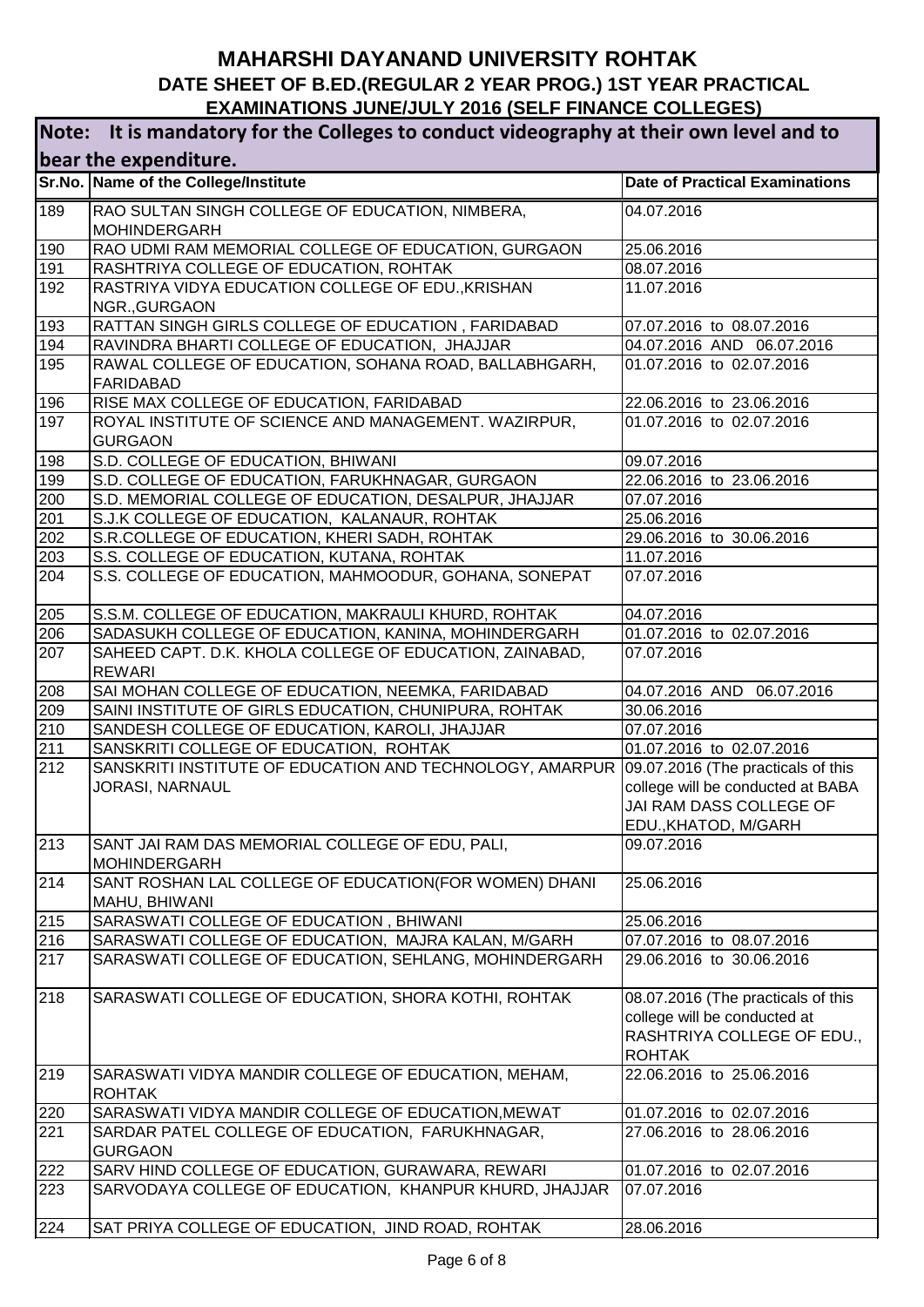| It is mandatory for the Colleges to conduct videography at their own level and to<br>Note: |                                                                                               |                                                                                                                            |  |
|--------------------------------------------------------------------------------------------|-----------------------------------------------------------------------------------------------|----------------------------------------------------------------------------------------------------------------------------|--|
| bear the expenditure.                                                                      |                                                                                               |                                                                                                                            |  |
|                                                                                            | Sr.No. Name of the College/Institute                                                          | <b>Date of Practical Examinations</b>                                                                                      |  |
| 225                                                                                        | SATYUG DARSHAN INSTITUTE OF EDUCATION AND RESEARCH,<br><b>BHOPANI, FARIDABAD</b>              | 09.07.2016                                                                                                                 |  |
| 226                                                                                        | SEHRAWAT DEGREE COLLEGE OF EDUCATION, HATHIN, MEWAT                                           | 29.06.2016 to 30.06.2016                                                                                                   |  |
| 227                                                                                        | SHAMBHU DAYAL COLLEGE OF EDUCATION, GOHANA ROAD,<br><b>SONEPAT</b>                            | 27.06.2016 to 28.06.2016                                                                                                   |  |
| 228                                                                                        | SHANTI COLLEGE OF EDUCATION, REWASA, MOHINDERGARH                                             | 29.06.2016 to 30.06.2016                                                                                                   |  |
| 229                                                                                        | SHARBATI COLLEGE OF EDUCATION, GAUSHALA ROAD,<br><b>MOHINDERGARH</b>                          | 29.06.2016 to 30.06.2016                                                                                                   |  |
| 230                                                                                        | SHEETLA COLLEGE OF EDUCATION, LAKHAN MAJRA, ROHTAK                                            | 09.07.2016                                                                                                                 |  |
| 231                                                                                        | SHIKSHA BHARTI COLLEGE OF EDUCATION, SISOTH, M/GARH                                           | 09.07.2016 (The practicals of this<br>college will be conducted at BABA<br>JAI RAM DASS COLLEGE OF<br>EDU., KHATOD, M/GARH |  |
| 232                                                                                        | SHIKSHA BHARTI COLLEGE OF EDUCATION, MOHANA, SONEPAT                                          | 06.07.2016                                                                                                                 |  |
| 233                                                                                        | SHIV COLLEGE OF EDUCATION, TIGAON, FARIDABAD                                                  | 22.06.2016 to 25.06.2016 &<br>27.06.2016 to 29.06.2016                                                                     |  |
| 234                                                                                        | SHIV KARAN COLLEGE OF EDUCATION, MATINDU, KHARKHODA,<br><b>SONEPAT</b>                        | 01.07.2016 to 02.07.2016                                                                                                   |  |
| 235                                                                                        | SHREE GANPATI INSTITUTE OF EDUCATION & TRAINING, FAIZABAD,<br>NARNAUL, MOHINDERGARH           | 01.07.2016 to 02.07.2016                                                                                                   |  |
| 236                                                                                        | SHREE RAM MEMORIAL COLLEGE OF EDUCATION, BIDHLAN,<br>KHARKHODA, SONEPAT                       | 29.06.2016 to 30.06.2016                                                                                                   |  |
| 237                                                                                        | SHRI BABA MAST NATH INSTITUTE OF EDUCATION, ROHTAK                                            | 08.07.2016                                                                                                                 |  |
| 238                                                                                        | SHRI BALAJI COLLEGE OF EDUCATION, SAMPLA, ROHTAK                                              | 07.07.2016 to 08.07.2016                                                                                                   |  |
| 239                                                                                        | SHRI GANESH COLLEGE OF EDUCATION, NAGAL CHAUDHARY,<br>M/GARH                                  | 04.07.2016 AND 06.07.2016                                                                                                  |  |
| 240                                                                                        | SHRI GANESH COLLEGE OF EDUCATION, BALI BRAHMNA, GOHANA,<br><b>SONEPAT</b>                     | 22.06.2016 to 23.06.2016                                                                                                   |  |
| 241                                                                                        | SHRI KRISHAN COLLEGE OF EDUCATION, MOHINDERGARH                                               | 07.07.2016                                                                                                                 |  |
| 242                                                                                        | SHRI KRISHNA COLLEGE OF EDUCATION, PALI, MOHINDERGARH                                         | 29.06.2016 to 30.06.2016                                                                                                   |  |
| 243                                                                                        | SHRI KRISHNA COLLEGE OF EDUCATION, ATELA, BHIWANI                                             | 27.06.2016 to 28.06.2016                                                                                                   |  |
| 244                                                                                        | SHRI RAM COLLEGE OF EDUCATION, BHORA KALAN, F/NAGAR,<br><b>GURGAON</b>                        | 25.06.2016                                                                                                                 |  |
| 245                                                                                        | SHRI RAM COLLEGE OF EDUCATION, MAHENDERGARH                                                   | 07.07.2016 to 08.07.2016                                                                                                   |  |
| 246                                                                                        | SHRI SAI BABA COLLEGE OF EDUCATION, JHANGIRPUR, JHAJJAR                                       | 27.06.2016 to 28.06.2016                                                                                                   |  |
| 247                                                                                        | SHRI SHANTI SAGAR JAIN COLLEGE OF EDUCATION, GURGAON                                          | 07.07.2016                                                                                                                 |  |
| 248                                                                                        | SLD GIRLS COLLEGE OF EDUCATION, CHHAPROULA, PALWAL,<br><b>FARIDABAD</b>                       | 09.07.2016                                                                                                                 |  |
| 249                                                                                        | SMT. BHAGWANI MEMORIAL INSTITUTE OF HIGHER EDUCATION,<br>RAJIV COLONY, BALLABHGARH, FARIDABAD | 29.06.2016 to 30.06.2016                                                                                                   |  |
| 250                                                                                        | SMT. SANTRA DEVI COLLEGE OF EDUCATION, SAMASPUR, CH.DADRI,<br><b>BHIWANI</b>                  | 06.07.2016 to 08.07.2016                                                                                                   |  |
| 251                                                                                        | SOUTH POINT COLLEGE OF EDUCATION, PURKHAS ROAD, SONEPAT 22.06.2016 to 24.06.2016              |                                                                                                                            |  |
| 252                                                                                        | SREE SHIV CHAITANYA COLLEGE OF EDUCATION, FARIDABAD                                           | 04.07.2016 AND<br>06.07.2016                                                                                               |  |
| 253                                                                                        | ST. LUKE COLLEGE OF EDUCATION, CHANDPUR, FARIDABAD                                            | 25.06.2016                                                                                                                 |  |
| 254                                                                                        | ST. PAUL COLLEGE OF EDUCATION, ROHTAK                                                         | 22.06.2016 to 25.06.2016                                                                                                   |  |
| 255                                                                                        | STAREX INSTITUTE OF EDUCATION, BINOLA, BILASPUR<br>CHOWK, GURGAON                             | 04.07.2016 AND 06.07.2016                                                                                                  |  |
| 256                                                                                        | SUN RISE COLLEGE OF EDUCATION, NANGAL KALAN, SONEPAT                                          | 27.06.2016 to 28.06.2016                                                                                                   |  |
| 257                                                                                        | SUNIL GUGNANI MEMORIAL COLLEGE OF EDUCATION, ROHTAK                                           | 27.06.2016 to 28.06.2016                                                                                                   |  |
| 258                                                                                        | SURAJ COLLEGE OF EDUCATION, BUCHOLI, MOHINDERGARH                                             | 08.07.2016                                                                                                                 |  |
| 259                                                                                        | SWAMI DAYA MUNI VIDYAPEETH COLLEGE OF EDU., KALANAUR,<br><b>ROHTAK</b>                        | 27.06.2016 to 28.06.2016                                                                                                   |  |